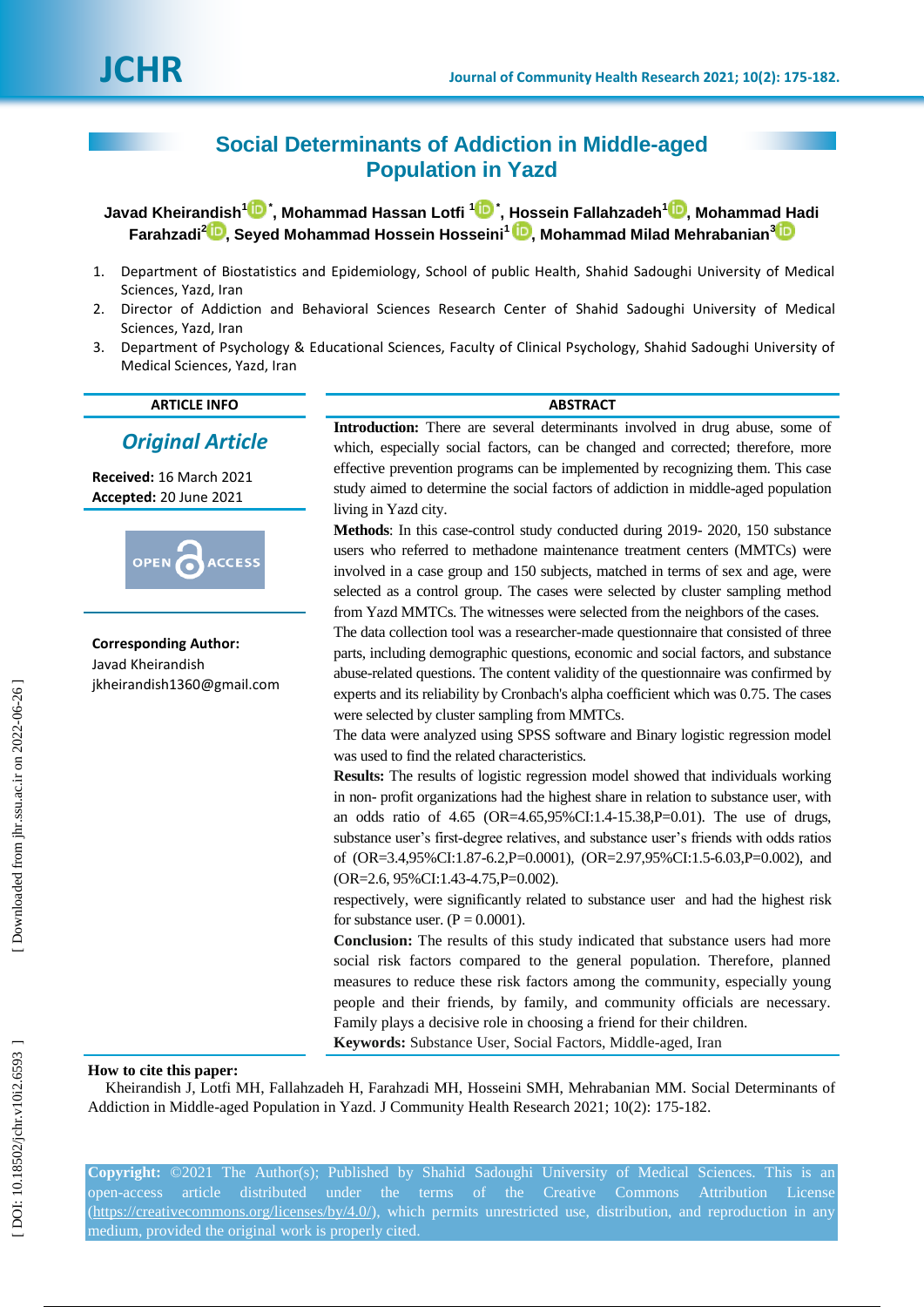# **Introduction**

Addiction is a psychosocial disorder that results from abnormal and unauthorized use of substances, such as alcohol, opium, and cannabis and causes psychological or physiological dependence to these substances (1, 2).

Substance abuse is a phenomenon that in addition to unhealthy social, economic, political and cultural contexts, personality, psychological, behavioral and educational contexts are also of great importance in how people get addicted. Today, the issue of addiction and the factors affecting it has become the most important crisis in the world and threatens the social, economic, political, welfare, and health structure of different countries of the world (3). Along with the three global crises of poverty and population growth, environmental destruction, and nuclear threats, the issue of drugs and psychotropic substances as the fourth crisis and the biggest shock of the third millennium has caused over 170 countries in the world to grapple with this problem. In the project of the prevalence of drug abuse in the country in 1390, the prevalence of addiction was 2.65% in the population aged 15 to 64 years, which was reported to be 3.1% in people of Yazd province (4, 5).

Babaei Fard et al.'s study showed that factors, such as addicted friends and family members play an important role in people becoming addicted (6).

Hajian et al. reported that the tendency of people to use drugs is due to bad friends and then introduced hedonism (7) .

The results of Faizi et al.'s study showed that the main causes of drug addiction from the perspective of addicts referring to addiction treatment centers in Kermanshah province, included communication with addicted friends and acquaintances, attending night parties, loneliness and lack of good friends, interest in using drugs and having curiosity about these substances (8).

In Iran, the growth of substance user is 3 times the population growth. Substance user in this country grows by about 8% annually, while the annual population growth is about 1.2%. Therefore, the number of addicts grows more than 3 times the population growth annually (9).

Deaths due to drug abuse after accidents and traffic incidents are the second most common cause of unnatural deaths in Iran. This indicates that an average of 10 people die every day in the country due to drug abuse (10).

Due to the high prevalence of addiction in the country and the resulting socio -health problems, addiction is considered as one of the few health priorities in the country and today one of the concerns of Iranian families is the fear of young people getting involved in addiction (11, 12).

Addiction is considered as one of the 14 social determinants of health in the country. Although Yazd province is in the center of Iran and in the transit route of drug trafficking and the population of Yazd is increasing due labor migration, so far dimensions of addiction in this city have not been studied as a case -control study and all studies have been descriptive. The aim of the present study was to determine the social determinants of addiction in people over the age of 20 years referred to methadone maintenance treatment centers (MMTCs) in Yazd.

#### **Method s**

The present study is a case -control study, involving 150 addicts who referred to MMTCs as a case group and 150 matched subjects in terms of age and sex as a control group among the population of the addicts over the age of 20 living in Yazd, Iran (IR.SSU.MEDICINE.REC.1398.073). The study was carried out in 2019.

The sample size was selected with a significant level of 5% and a test power of 80%.

1)  
\n
$$
n = \frac{\left(z_{1-\frac{\alpha}{\tau}}\sqrt{\tau P(1-\beta)} + z_{1-\beta}\sqrt{P_1(1-P_1) + P_1(1-P_1)}\right)^{\tau}}{(P_1 - P_1)^{\tau}}
$$
\n
$$
P = \frac{P_1 + P_2}{\tau}
$$
\n
$$
OR = \frac{\frac{P_1}{1-P_2}}{\frac{P_2}{1-P_2}}
$$
\n2)

Each group consisted of 150 participants. According to a similar study that reported the level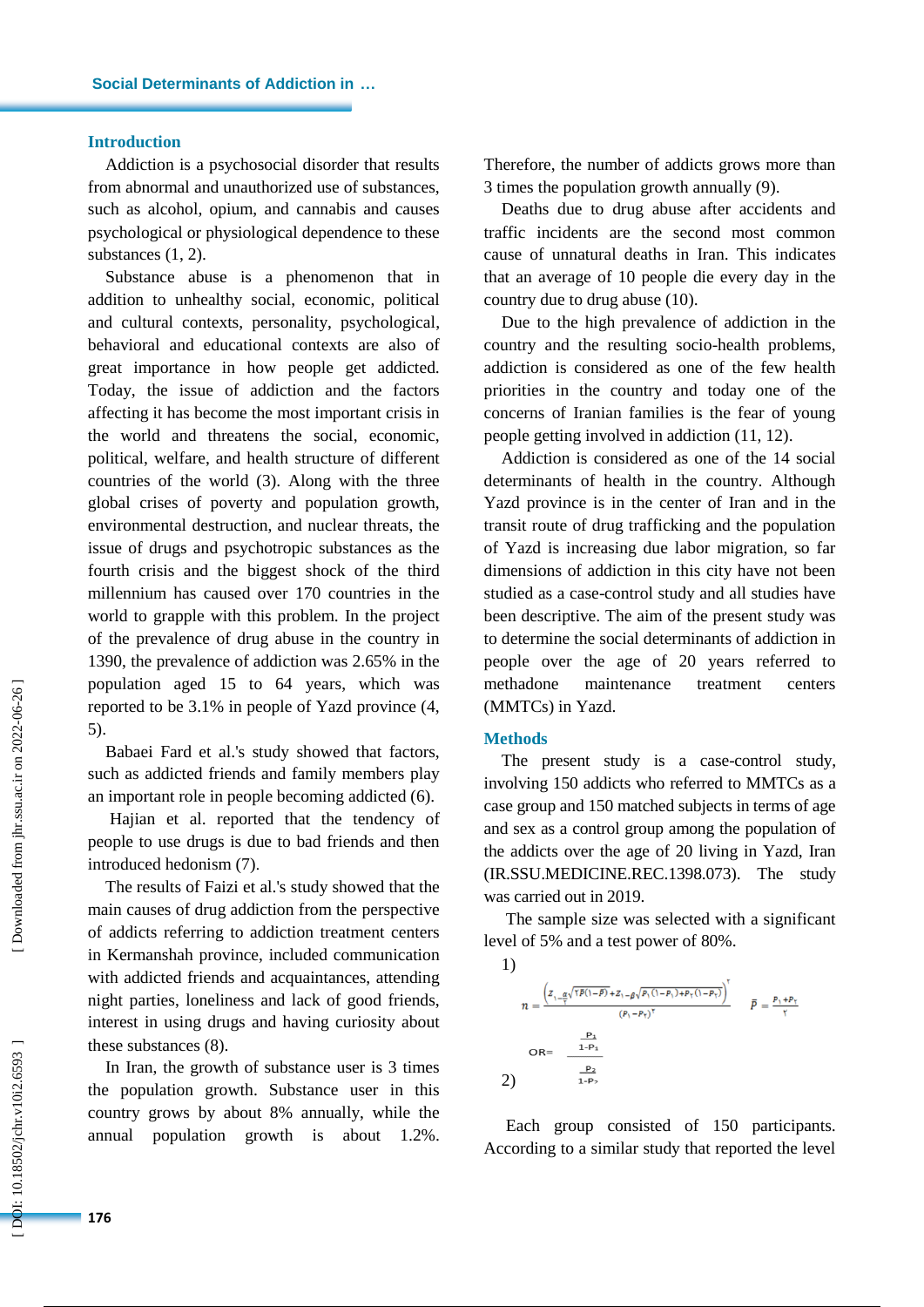of education as an important factor, the minimum odds ratio value was taken 2; therefore, the same odds ratio amount was considered for this study (15).

A cluster sampling method was applied for selecting the cases; therefore, 8 MMTCs from 8 different areas (8 clusters) in Yazd city and 18 qualified cases from each center were selected by simple random sampling. The data collection tool was a researcher -made questionnaire consisted of three parts, including demographic questions, economic and social factors, and drug-related questions . The controls were also selected from the neighbors living in the same vicinity of the cases.

The content validity of the questionnaire was affirmed by experts and its reliability, obtained by Cronbach's alpha coefficient, was 0.75.

The inclusion criteria were people who have lived in Yazd for at least three years and having a willingness to cooperate and talk about questions. The exclusion criteria included addicts who do not consent and suffer from chronic physical and mental illness.

The variables studied to determine the social factors of addiction in this study were as follows:

Demographic variables (marital status, place of residence, ethnicity), economic and social status (income, social class, housing status, education, employment status) which after summarizing the questions (5 -piont Likert scale) and combining them into a column, the total column was divided into 5 achievable scores ranging from 0.8 to 3.6. Social risk factors (history of addiction in first degree relatives, history of addiction in second degree relatives, history of addiction in substance user's friends and smoking) which were in form of yes/no options, which included 4 questions. After summarizing the questions and combining them, an achievable score range of 0 to 4 was obtained. Social health consisted of 14 questions that after summarizing the questions (in the form of 5 -point Likert scale) and combining them into one column and dividing the overall column by 5, the achievable score range from 4.8 to 12.86 was obtained.

After collecting the data and performing the necessary controls, the data were entered into SPSS 23 and analyzed using descriptive statistics, such as mean, percentage, statistical tests of chi square and Mann -Whitney U test . Also, binary logistic regression model was used to estimate raw odds ratio and adjusted odds ratio to determine the predictors of addiction. A 95% confidence interval was used to interpret and analyze the results.

# **Ethics approval and consent to participate**

All procedures performed in this study were approved by the ethics committee of Shahid Sadoughi University of Medical Science, Yazd, Iran (IR.SSU.MEDICINE.REC.1398.073). During the training of interviewers, principal investigator emphasized the importance of obtaining informed consent and informed that participants can choose not to answer any questions. Written informed consent was obtained from all the participants.

# **Results**

Out of 300 participants in the study, 139 (92.7%) of the case and control groups were male. The mean ages of case and control subjects were38.47 and 36.38, respectively (P>0.05) (Table 1).

The differences between the two groups in terms of job status, addiction of first -degree relatives, addicted friends, and smoking were statistically significant. And among them, sel femployment with an odds ratio of 4.65 had the highest rate in relation to addiction. In the later stages, tobacco addicts, first -degree family addicts, and substance user's friends were significantly associated with addiction with odds ratios of 3.4, 2.97, and 2.6, respectively (p= 0.0000) ( Table 3).

According to the results of binary logistic regression, the following risk factors indicated the highest odds of addiction development: selfemployment (OR=4.65,95%CI:1.4-15.38,P=0.01), smoking (OR=3.4,95%CI:1.87-6.2,P=0.0001), substance user's first -degree relatives (OR=2.97, 95%CI:1.5 -6.03, P=0.002), and substance user's friends (OR=2.61, 95%CI:1.43-4.75, P=0.002).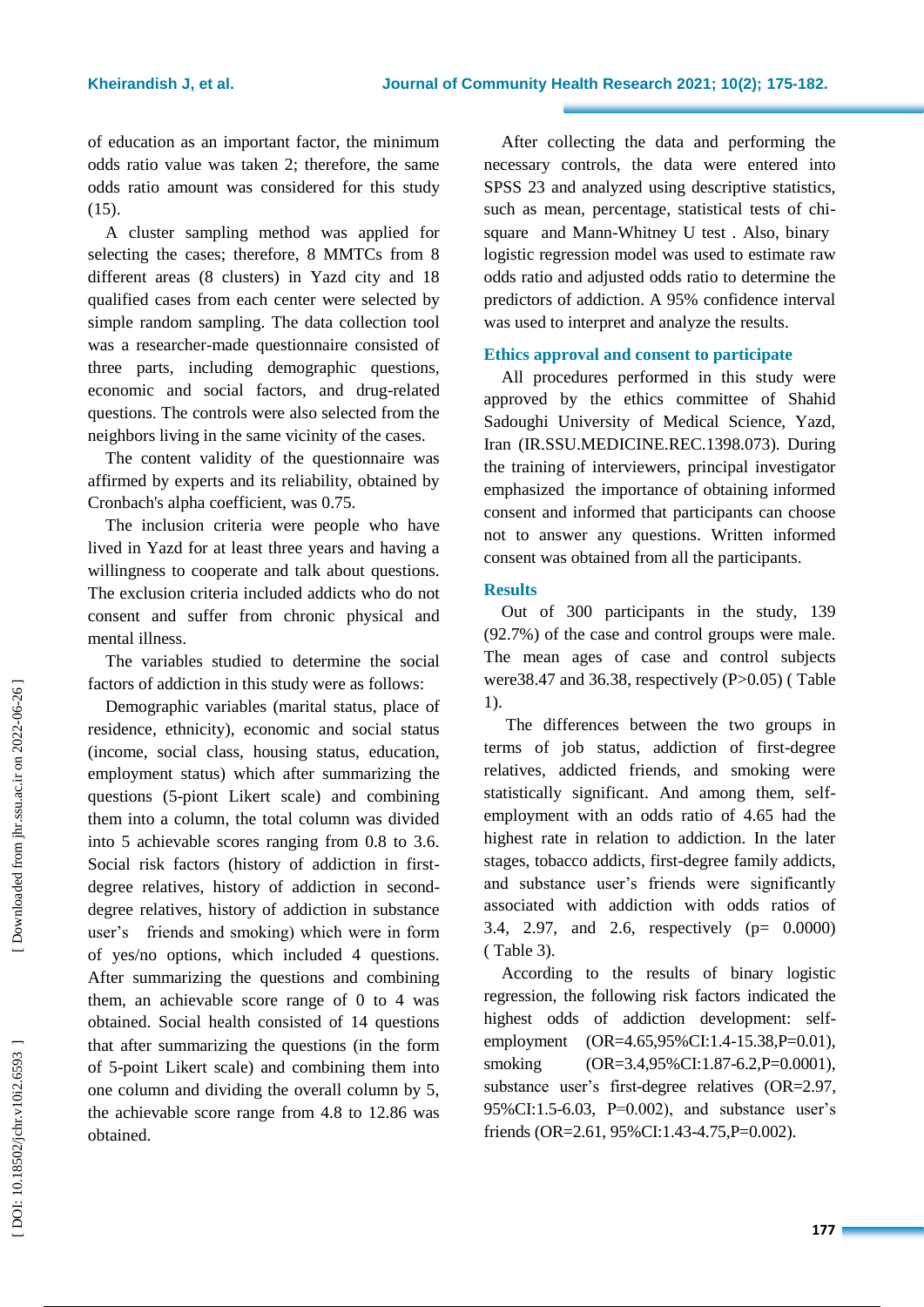# **Social Determinants of Addiction in …**

| Group          |                | Case          |            | <b>Control</b> |            |       |  |
|----------------|----------------|---------------|------------|----------------|------------|-------|--|
|                |                | <b>Number</b> | Percentage | <b>Number</b>  | Percentage | p     |  |
|                | Female         | 11            | 7.3        | 11             | 7.3        |       |  |
| Sex            | Male           | 139           | 92.7       | 139            | 92.7       | >0/05 |  |
|                | 20-24.9        | 6             | 4.0        | 6              | 4.0        |       |  |
|                | 25-29.9        | 15            | 10.0       | 25             | 16.7       |       |  |
|                | 30-34.9        | 27            | 18.0       | 28             | 18.7       |       |  |
| Age            | 35-39.9        | 26            | 17.3       | 38             | 25.3       | >0/05 |  |
|                | 40-44.9        | 39            | 26.0       | 30             | 20.0       |       |  |
|                | $45 - 50$      | 37            | 24.7       | 23             | 15.3       |       |  |
|                | Single         | 20            | 13.3       | 18             | 12.0       |       |  |
| Marital status | Married        | 126           | 84.0       | 130            | 86.7       | >0/05 |  |
|                | Other          | 4             | 2.7        | 2              | 1.3        |       |  |
|                | Non-Persian    | 27            | 18.0       | 23             | 15.3       |       |  |
| Nationality    | Persian        | 123           | 82.0       | 127            | 84.7       | >0/05 |  |
| Residence      | house owner    | 42            | 28.0       | 64             | 42.7       |       |  |
|                | Rental         | 73            | 48.7       | 58             | 38.7       |       |  |
|                | Mortgage       | 10            | 6.7        | 7              | 4.7        | >0/05 |  |
|                | Father's house | 21            | 14.0       | 16             | 10.7       |       |  |
|                | Other          | 4             | 2.7        | 5              | 3.3        |       |  |
| Total          |                | 150           | 100.0      | 150            | 100.0      |       |  |

**Table 1 .** Comparison of the relative frequency distribution of demographic factors in the case and control groups

**Table 2** . Comparison of the relative frequency distribution of social risk factors in individuals in case and control groups

| Group                                    |            | Case          |            | Control       |            |        |
|------------------------------------------|------------|---------------|------------|---------------|------------|--------|
|                                          |            | <b>Number</b> | Percentage | <b>Number</b> | Percentage | p      |
|                                          | No         | 44            | 29.3       | 94            | 62.7       |        |
| <b>Smoking</b>                           | Yes        | 106           | 70.7       | 56            | 37.3       | 0.0001 |
|                                          | Yes        | 103           | 68.7       | 50            | 33.3       |        |
| Substance user's friends                 | No         | 47            | 31.3       | 100           | 66.7       | 0.0001 |
|                                          | Yes        | 68            | 45.3       | 19            | 12.7       |        |
| Substance user's first-degree relatives  | No.        | 82            | 54.7       | 131           | 87.3       | 0.0001 |
|                                          | <b>Yes</b> | 94            | 62.7       | 51            | 34.0       | 0.0001 |
| Substance user's second-degree relatives | No.        | 56            | 37.3       | 99            | 66.0       |        |
| Total                                    |            | 150           | 100        | 150           | 100        |        |

The mean rank of social risk factors in the case group was higher than the controls, indicating that the presence of social risk factors in substance users was more than other people.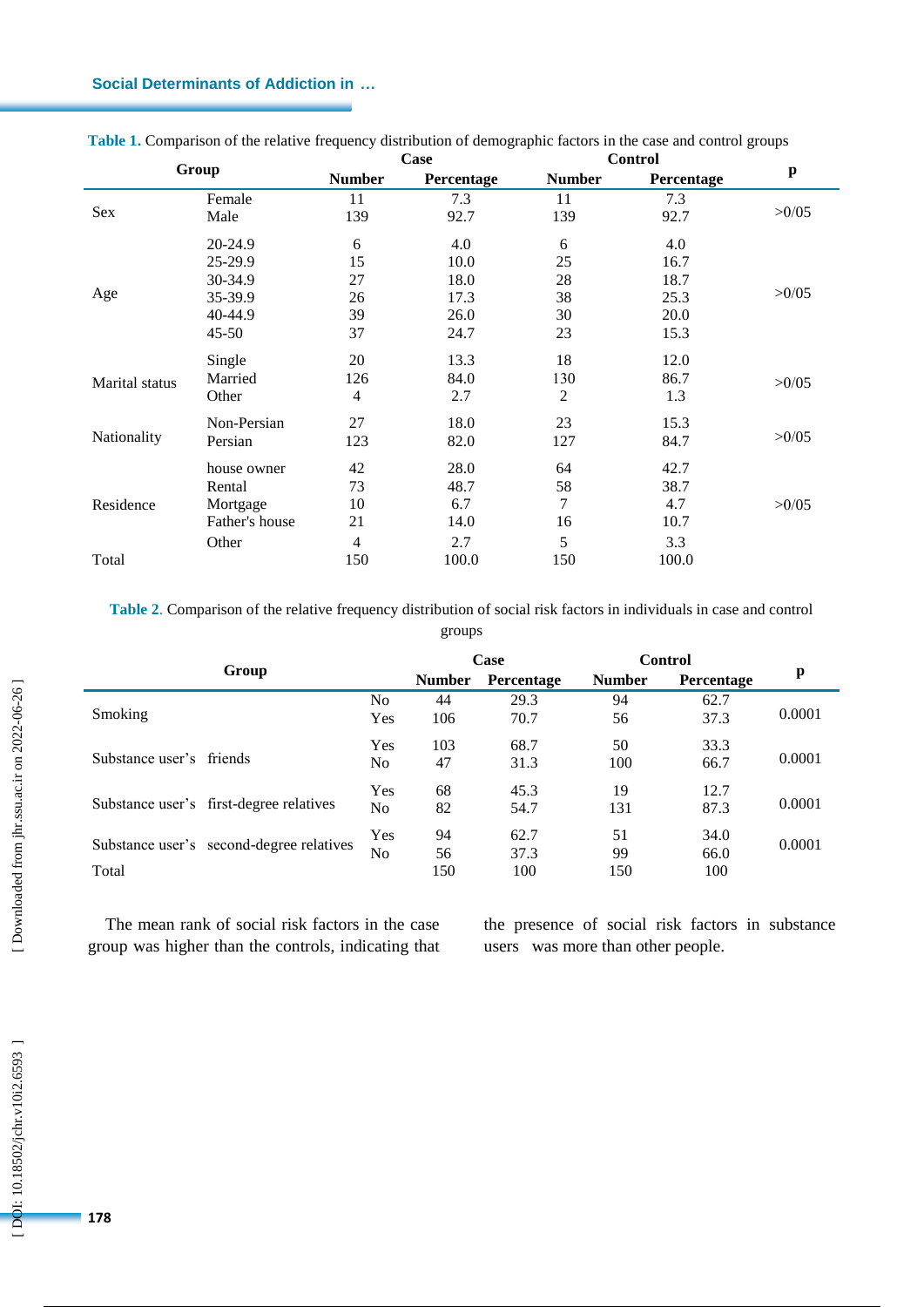**Table 3 .** Comparison of the relative frequency distribution of social risk factors in individuals in case and control groups

| Group       |                                  | Case          |            | <b>Control</b> |            | <b>OR</b> |      |        |
|-------------|----------------------------------|---------------|------------|----------------|------------|-----------|------|--------|
|             |                                  | <b>Number</b> | Percentage | <b>Number</b>  | Percentage |           | р    |        |
| Job status  | self-employed                    |               | 47         | 31.3           | 18         | 12.0      | 4.65 | 0.0000 |
| Social risk | Substance<br>user's<br>relatives | first-degree  | 68         | 45.3           | 19         | 12.7      | 2.97 |        |
| factors     | Substance user's friends         |               | 103        | 68.7           | 50         | 33.3      | 2.6  | 0.0000 |
|             | smoking                          |               | 106        | 70.7           | 56         | 37.3      | 3.4  |        |
| Total       |                                  |               | 150        | 100.0          | 150        | 100.0     |      |        |

In this study, logistic regression has been used to determine the social determinants of addiction and to calculate the odds ratio. Since it is necessary to include the least predictor variables in the model, firstly, all variables related to addiction were tested individually using logistic regression. As a result, the following variables indicated a meaningful relationship (<0.05) with addiction: socio -economic factors ( $OR = 0.53$ ), social risk factors [substance user's first-degree relatives  $(OR = 5.7)$ , substance user's second -degree relatives(OR = 3.26), substance user's friends  $(38 \text{ OR } = 4.4)$ , smoking  $(OR = 4.04)$ ], social health factors  $(OR = 0.68)$ , employment status [others (OR = 6.9), selfemployed( $OR = 6.53$ ), and unemployed ( $OR =$ 2.72].These items were then entered into the model

simultaneously and tested by the enter method.

The values of Cox & Snell R Square and Negelkerke R Square in this model showed that between 33% and 44% of the variability is explained by this set of variables. Also, this model correctly classified 77% of the cases.

According to the results of Table 4, except for socio-economic factors, social health, and seconddegree addicts, the relationship between other variables included in the model and addiction was at a significant level, and in the meantime, selfemployment with an odds ratio of 4.65 had the highest rate in relation with addiction. On the next stage, smoking, first -degree addicts, and substance user's friends with odds ratio of 3.4, 2.97, and 2.6, respectively, remained significantly in the model.

**Table 4 .** Determining the status in relation to the adjusted odds ratio of predictor variables based on logistic regression

test

|                           | <b>Variable</b>                              | multivariate regression model |        |               | single regression model |        |                |  |
|---------------------------|----------------------------------------------|-------------------------------|--------|---------------|-------------------------|--------|----------------|--|
|                           |                                              | sig                           | $OR^*$ | 95%CI         | sig                     | $OR^*$ | 95%CI          |  |
|                           | Socio-economic status                        | 0.32                          | 0.74   | $1.35 - 0.41$ | 0.002                   | 0.53   | $0.79 - 0.35$  |  |
| Social<br>risk<br>factors | Substance user's first-<br>degree relatives  | 0.002                         | 2.97   | $6.03 - 1.5$  | 0.000                   | 5.7    | $10.20 - 3.21$ |  |
|                           | Substance user's second-<br>degree relatives | 0.50                          | 1.24   | $2.33 - 0.66$ | 0.000                   | 3.25   | $5.20 - 2.03$  |  |
|                           | Substance user's friends                     | 0.002                         | 2.61   | $1.43 - 4.75$ | 0.000                   | 4.38   | $7.11 - 2.70$  |  |
|                           | smoking                                      | 0.000                         | 3.4    | $6.2 - 1.87$  | 0.000                   | 4.04   | $10.20 - 3.21$ |  |
|                           | Employee                                     | Ref.                          | Ref.   | Ref.          | 0.000                   |        |                |  |
| Job<br>status             | Unemployed                                   | 0.95                          | 0.96   | $3.26 - 0.28$ | 0.038                   | 2.72   | $7.02 - 1.06$  |  |
|                           | Worker                                       | 0.73                          | 1.21   | $3.7 - 0.4$   | 0.304                   | 1.6    | $3.92 - 0.65$  |  |
|                           | self-employed                                | 0.01                          | 4.65   | $15.38 - 1.4$ | 0.007                   | 6.87   | $28.09 - 1.68$ |  |
|                           | other                                        | 0.08                          | 4.64   | $26.1 - 0.83$ | 0.000                   | 6.52   | $17.45 - 2.44$ |  |
|                           | Constant                                     | 0.89                          | 1.20   |               | 0.028                   | 0.400  |                |  |

\*OR: Odds Ratio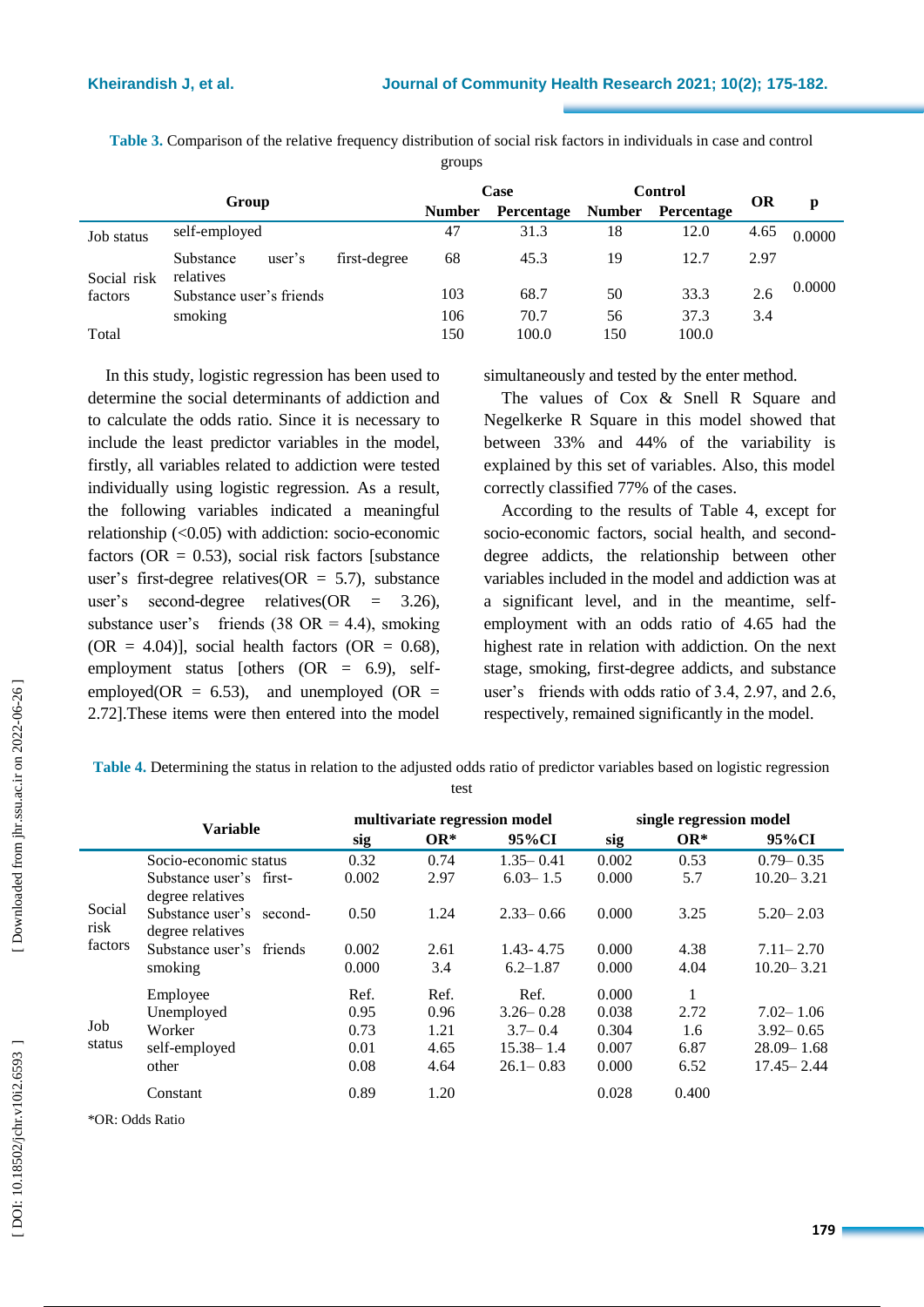## **Discussion**

The results of this study showed that social risk factors (smoking, first degree addicts, family, and substance user's friends) and self-employment increase the chances of substance abuse.

In the present study, 68.7% of the addicts had friends with drug abuse, while this figure was 33.3% in the control group with a statistically significant difference. It was consistent with Karimi et al. and kaldi 's studies of having substance user's friends and colleagues, and the loss of social status in the substance -oriented approach which is consistent with the present study (13, 14).

In the study of Asayesh et al., it was shown that having a substance user's friend increased the chance of tendency to drug abuse by 7.32 times and a history of being a smoker in the past or present, increased the chance of drug abuse by 12.35 times. Also, people with permanent jobs compared to people who had temporary jobs, they were less likely to be a substance user which is consistent with the present study (15).

In the study of Nurco et al. in 1998, among drug addicts in Baltimore, it was found that peers with abnormal social behaviors were more likely to be substance user which is consistent with the present study (16).

Studies by Sussman et al. on American and Russian societies and allahverdi et al. reported that among intrapersonal social factors, drug abuse in friends and in the family correlated positively with a person's tendency to addiction which is consistent with the present study (17, 18).

Therefore, it can be concluded that having close friends who use addictive drugs and communicating with them through each other's approval in the future significantly increases a person's chances of drug abuse. It is necessary for families to be careful in choosing these friendships.

In the present study, smoking was significantly one of the determinants of opioid addiction, observed in 70.7% of the cases and 37.3% of the controls, which was consistent with the results of the study by Sharifi et al. (19).

The results of Sussman's study on the positive correlation between smoking in the last month and the tendency to addiction were in line with the present study. Moreover, the study of Feizi et al., which showed that 82.4% of the addicts had a history of smoking, supported the results of the current study (8, 17).

Therefore, smoking can be a predisposing factor for substance abuse. The need for proper implementation of laws on smoking is not only effective in reducing the damage caused by drug abuse, but also reduces the incidence of drug addiction and its severe complications.

In this study, most of the addicts were worker (32%) and self-employed (31.3%). In the study of Moshki et al., 39.3% were self -employed and 24.2% were worker. Also, Safari et al. and Feizi et al. reported that 64.2% and 51% of the substance users were self-employed, respectively, which is consistent with the present study (8 -20 -21).

Government jobs seem to be a deterrent to addiction due to more oversight and administrative rules and regulations than self -emplyment.

In the present study, a significant difference was observed between case and control groups in terms of drug use among first -degree relatives. In 45.3% of the case group and 12.7% of the controls, a history of addiction was observed in family members. Asadi et al. found a significant association between positive family history of addictive drugs and tendency to drug abuse, which is consistent with the present study (22).

Kardia et al. also identified parental addiction as a predictor of addiction and drug dependence, which is consistent with the current study  $(23)$ .

The results of the study by Coviello et al. and Mohammad Khani et al. (2007) also were in line with the results of the present study on the increased risk of addiction in the presence of drug abuse in a family member (24, 25).

In terms of marital status, literacy level, ethnicity, and residence, no statistically significant relationship was observed with addiction in this study. In the study of Rimaz et al. as well as Hosseinzadeh et al., this relationship was not observed in terms of marital status and literacy level, which is consistent with the present study  $(p>0.05)(26, 27)$ .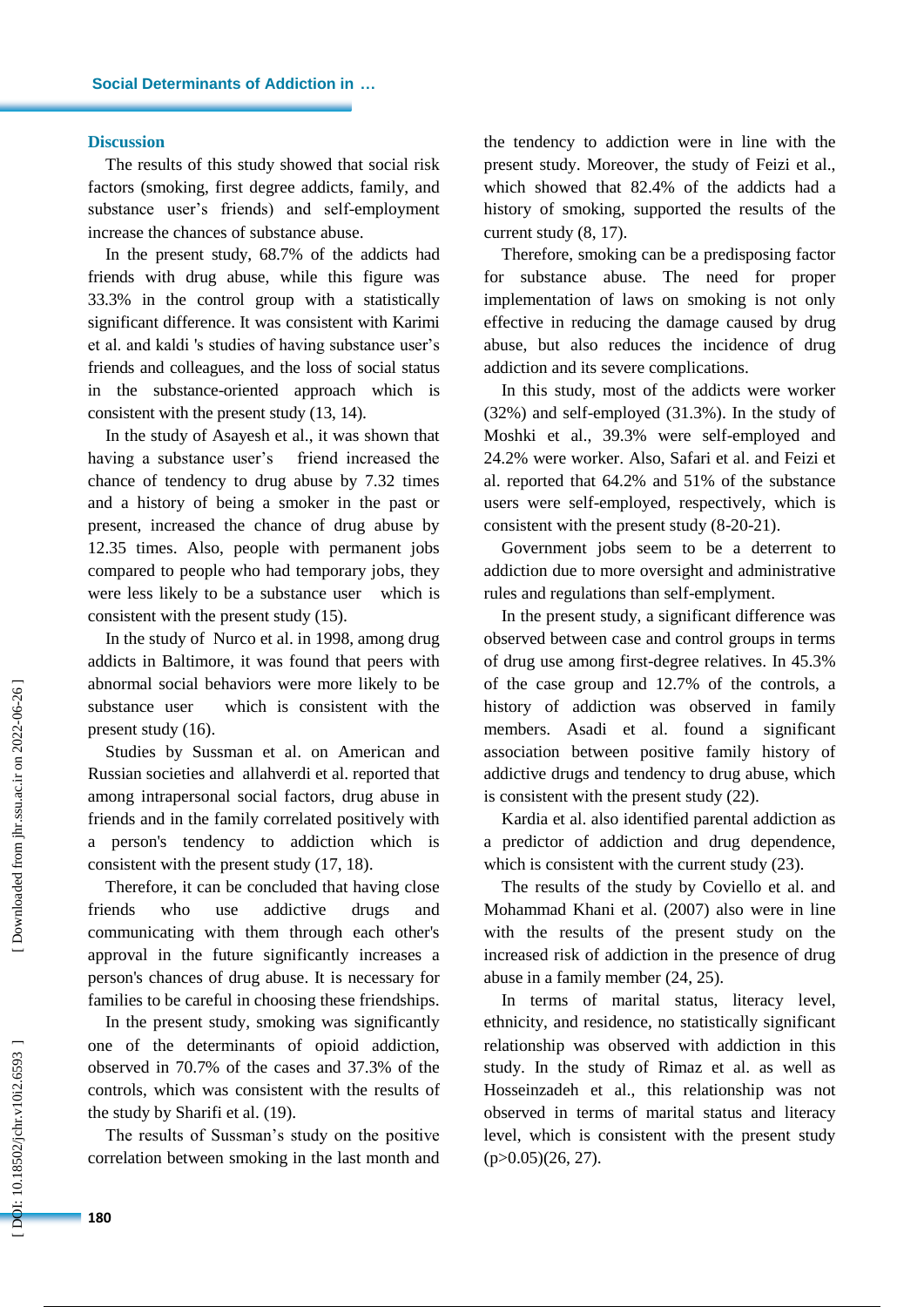Yazd province is a vulnerable city to drug abuse; since it is located at the center of the country in the transit route of drug trafficking, and it is near Kerman province, where the prevalence of narcotics is higher than other provinces. Moreover, the population of the province is increasing due to labor migration. Social disorganization has played a significant role in changing the culture, family breakdowns, and new friendships, which is the reason for people's tendency to drugs .

# **Conclusion**

The results of this study showed that social risk factors (smoking, substance user's first degree relatives and substance user's friends) and selfemployment could increase the risk of addiction. Therefore, planned measures to reduce these risk factors among the community, especially young people and their friends, are necessary by family and community officials. Moreover, family plays a decisive role in choosing a friend for their children.

# **Authors' contribution**

All authors contributed to this project and article equally. All authors read and approved the final manuscript.

## **Acknowledgements**

Thanks are owed to the Vice Chancellor for Clinical Affairs of Shahid Sadoughi University of Medical Sciences, the participants of the study, as well as all the colleagues of addiction treatment centers of the province who helped in conducting this project.

# **Conflict of interest**

In this study, There is no conflict of interest .

#### **References**

- 1.Moddabernia MJ, Mirhosseini SK, Tabari R, et al. Factors Influencing Addiction in People of 15 to 30 Years of Age: a qualitative study . Journal of Guilan University of Medical Sciences. 2013;22(87):70 -7.[Persian]
- 2.Mohammadi Zeydi I, Pakpour -Hagiagha A. Application of the theory of planned behavior for the prevention of substance abuse among male adolescents. Iran Journal Health Educatio n Health Promotion. 2016;3(4):298 -310. [Persian]
- 3.Barjas F, Govari F, Mohammad Ali Zadeh S, et al. The Opinions of Hospitalized Addicts in Kerman Rehabilitation Centers about Factors Affecting Their Tendency Toward Drugs. Journal of Research in Behavioural Sciences. 2011;9(4):279 -86. [Persian]
- 4. Eshaghpanah MS, Shahvaizian N,Farahzadi M. Addiction, relapse and life skills: merdook; 1389: 152.
- 5.Norouzi khalili M, Hojjat S, Khajedaluee M, et al. Social, economical and population characteristics of substance dependents treated in North khorasan drug rehabilitation centers. Journal of North Khorasan University of Medical Sciences. 2014;6(1):189 -97. [Persian]
- 6.Babaiefard A, Shahmirzaei Bidgoli M. The investigation on Social factors affecting addiction among married people in Aran Bidgol. Journal of Social Problems of Iran. 2013;4(2):155 -86. [Persian]
- 7.Hajian K, Khirkhah F, Falatoni M. Epidemiology of Addiction among Volunteered Addicts Attending in Detoxification Centers. Journal of Guilan University of Medical Sciences. 2013;22(87):22 -30. [Persian]
- 8.Feyzi H, Vaisi Raygani A, Abdi A, et al. The predisposing factors for drug abuse in viewpoints of referrers to Addiction Treatment Centers in Kermanshah. Iranian Journal of Rehabilitation Research in Nursing. 2016;2(2):47 -56. [Persian]
- 9.Sarrami H, Ghorbani M, Minooei M. Survey of Four Decades of Addiction Prevalence Researches in Iran. Research on Addiction. 2013;7(26):29 -52. [Persian]
- 10. Mohammadi A, Pourghaz A, Raghib MS. The Construction and Validation of Scale of Effective Factors in Drug Abuse Tendency among Youth (A Case Study in Khorasan Razavi) . Scientific Quarterly Research on Addiction. 2013;7(26):73 -94. [Persian]
- 11. Heidari h, Malmir, Mohammad Sharif , et al. Comparison of Causes of Drug Abuse from the Viewpoint of Addicted Patients and Their Families. Health system research. 2013;8(6):1017 -26. [Persian]
- 12. Saberi Zafarghandi M. Some of the Challenges of Mental Health and Addiction in Iran. Iranian Journal of Psychiatry and Clinical Psychology. 2011;17(2):161 -57. [Persian]